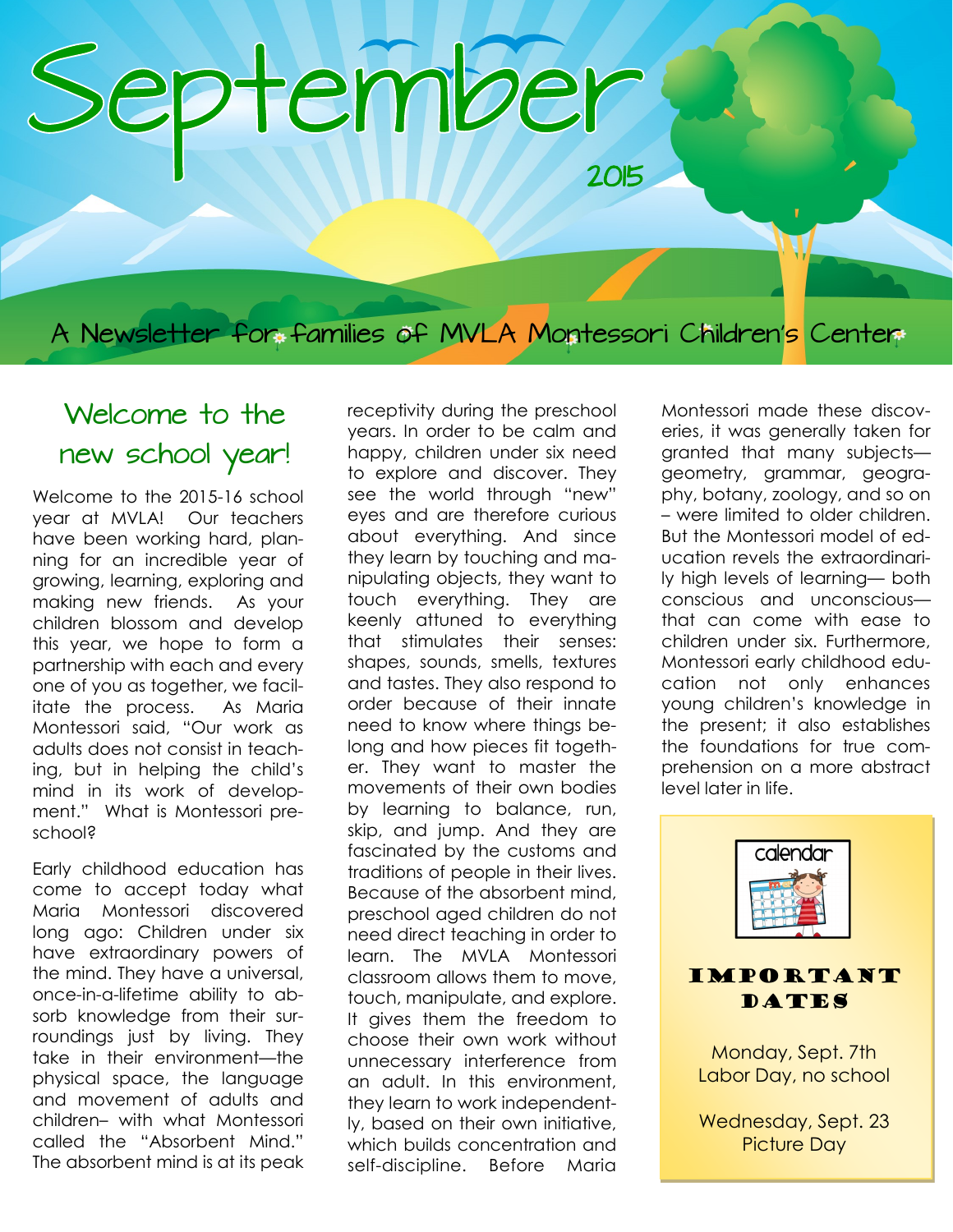# This Month at School

Our studies for the next few months will include "all about me;" learning about healthy choices, nutrition, and our five senses. Children will learn about healthy habits like washing hands, brushing teeth, getting enough sleep, drinking water, making healthy eating choices, and exercising. They will also learn about tasting, smelling, seeing, hearing, and touching.

# Hot Shots

We are pleased to announce our gross-motor development program called "Hot Shots" which began this summer. Children experience a new lesson each week as Coach Dave guides your children through developmental milestones. Payment for this program should be made directly to Hot Shots by the first week of school. All preschoolers and kindergartners participate in this exciting new adventure on Thursday mornings.



# Hot Lunch Program

Taste Nutrition Services continues to offer great hot lunches for your children. Please visit their website for ordering information. Use our school code, "MCC" to create an account if you have not done so already. (www.tastenutrition.com, phone: 408-274-2706)

# Drop Off Time

Drop off time can be stressful for parents if their child is anxious. Please consider our helpful hints to ease the drop off procedure:

Develop a Routine: A consistent morning routine is very important in alleviating any anxiety in the beginning. Children's sense of security comes from predictable routines. Knowing what to expect gives them confidence.

Talk to your child: Tell your child at the door that you are excited they are going to have a great day at school. (Hint: Give the anxious child a picture of you to have in his or her pocket.)

Please do not come into class with your child. It only prolongs their anxiety. If your child is too upset, we will definitely call you! Don't worry! We love your children and can alleviate their fears very quickly! *Call us if you are worried. Feel free to peek in the windows, too!*

# Reminders:

- New parents: tuition, payments, notes, etc. can be left in the top drawer on the sign-in/sign-out table
- Please be sure to have one full change of clothes at school at all times, including socks! There are jobs which involve the transfer of water and your child may get wet using them.
- Please be sure to label everything with your child's name, including lunchboxes, napping materials, diapers, wipes, water bottles...name it all!
- If your child stays for lunch, please remember to pack two napkins in your child's lunchbox. One is used to place their food on top of and the other is used to wipe their hands and mouth.
- $\chi$  Please pick up your children on time. The teachers plan according to the children's schedules each day. If you are running late, please call and let us know. Overtime is billed at

the end of each month and is \$10 an hour. If you arrive late at the 6 pm pickup, it is \$5 a minute, paid directly to the teacher. Thank you for your cooperation.

 $\mathcal X$  If you have not turned in all of your paperwork, please do so by the first day of school. State law requires that files be complete for each student by the third day of school.